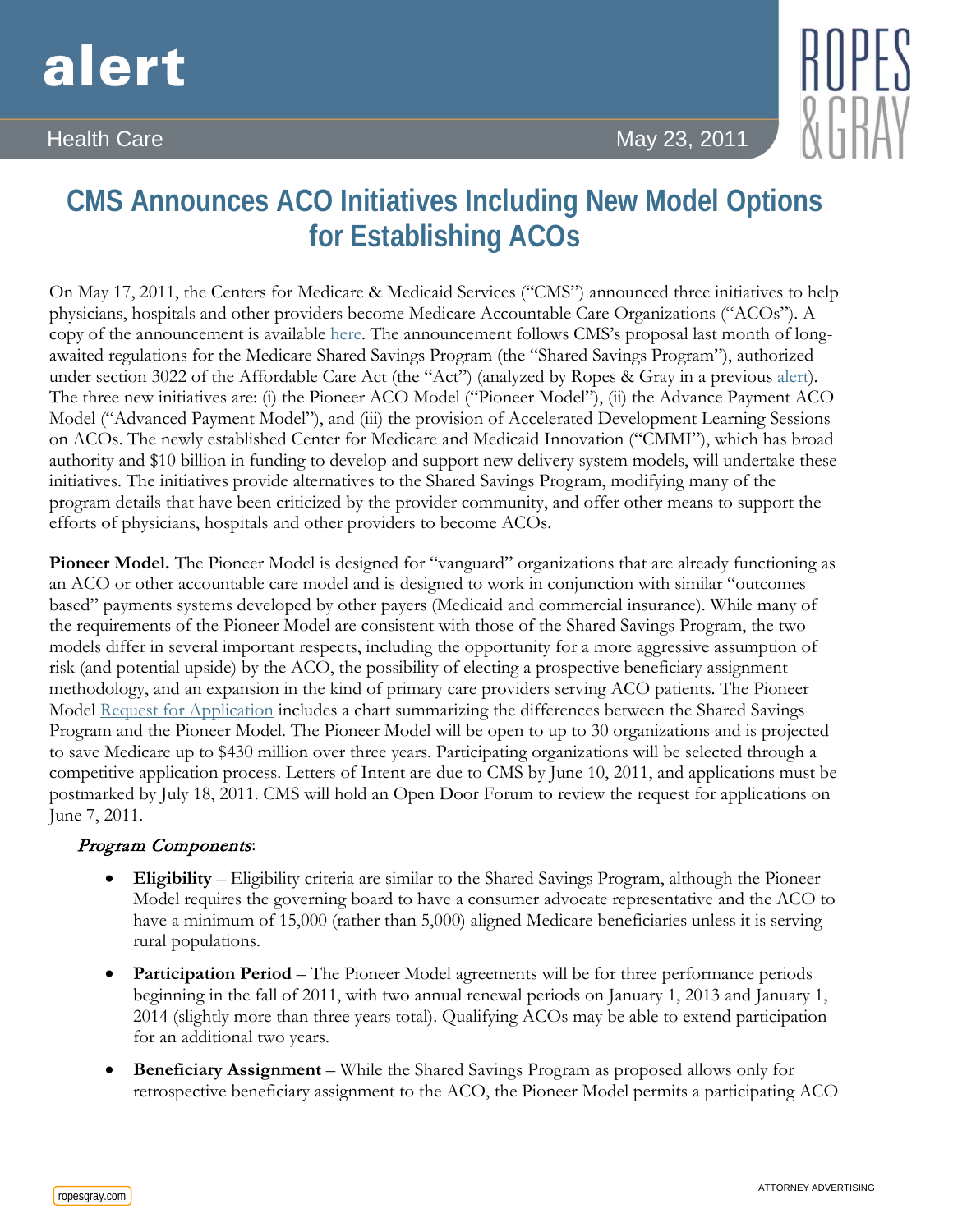to choose either retrospective assignment as designed under the Shared Savings Program or a newly designed prospective assignment process. Under the prospective process, primary care services provided by nurse practitioners, physician assistants and, under certain circumstances, specialists may be taken into account in the assignment process. As in the Shared Savings Program, beneficiaries will maintain full free choice of providers.

• **Payment Arrangements** *–* CMS will offer participants a choice of payment arrangements: a "Core Payment Arrangement" described in the Request for Applications, as well as two variations on the core arrangement, and an Alternative Payment Arrangement for which CMS is soliciting ideas from applicants. CMS will review the proposals and decide on the structure of the Alternative Payment Arrangement, allowing the participating ACOs to choose between the two as they enter into their contract with CMS.

The Core Payment Arrangement is similar to the two-sided model in "Track 2" of the Shared Savings Program, except that it offers the possibility of a higher shared savings percentage and risk for a greater percentage of losses. Under the standard Core Payment Arrangement, the ACO would share in up to 60% of savings and losses in Year 1, capped at 10% of total expenditures, and up to 70% of shared savings and losses in Year 2, capped at 15% of total expenditures. (One of the variations on this arrangement would increase these savings/loss percentages to 70% in Year 1 and 75% in Year 2, with a 15% cap for both years.) ACOs will be required to achieve savings of at least 1% of the benchmark (the "minimum savings rate") in order to receive shared savings, but once this threshold is met, the savings will be shared on a first dollar basis. If the ACO achieves a specified minimum savings amount in the first two years, it will be eligible to transition to a "population-based" (or partially capitated) payment beginning in Year 3. Under this approach, the ACO would receive fee-for-service payments at 50% of payment rates on submitted claims, and per-beneficiary-per-month payments that equal the other 50% of the ACO's projected FFS revenue. Despite the prospective per-beneficiary payment, at the end of the payment period, there would be a reconciliation of all payments made (fee-for-service and perbeneficiary) and an overall shared savings or loss payment would be determined based on the percentages and methodology used in Year 2.

- **Quality Measures** The quality performance measures will be identical to those ultimately adopted in the final regulations for the Shared Savings Program (a detailed list of the 65 proposed measures is available [here\)](http://www.cms.gov/sharedsavingsprogram/). A quality performance score will be calculated on the same basis as in the Shared Savings Program, and applied to the Shared Savings and Loss rates described above.
- **Participation of Other Payers –** By the end of the second performance period, CMS is requiring that at least 50% of the aggregate revenues of the ACO attributable to participating providers (including Medicare revenues) be "outcomes based" – or paid pursuant to contracts holding the providers accountable for the quality and efficiency of care provided. CMS is not mandating that other payers participate pursuant to the same payment model as Medicare, but anticipates greater commitment to an outcomes-based business model if the ACO is held accountable for at least half of its revenues. CMS is particularly encouraging ACOs to work with state Medicaid agencies, in addition to private payers and self-insured employers.
- **Legal and Regulatory Guidance –** CMS has indicated that the antitrust and tax guidance issued by the FTC, DOJ and IRS in connection with the Shared Savings Program will be applied to the Pioneer Model. The OIG and CMS "expect to apply consistent principles to the consideration of fraud and abuse waiver designs for all ACO programs and models in the Medicare program."